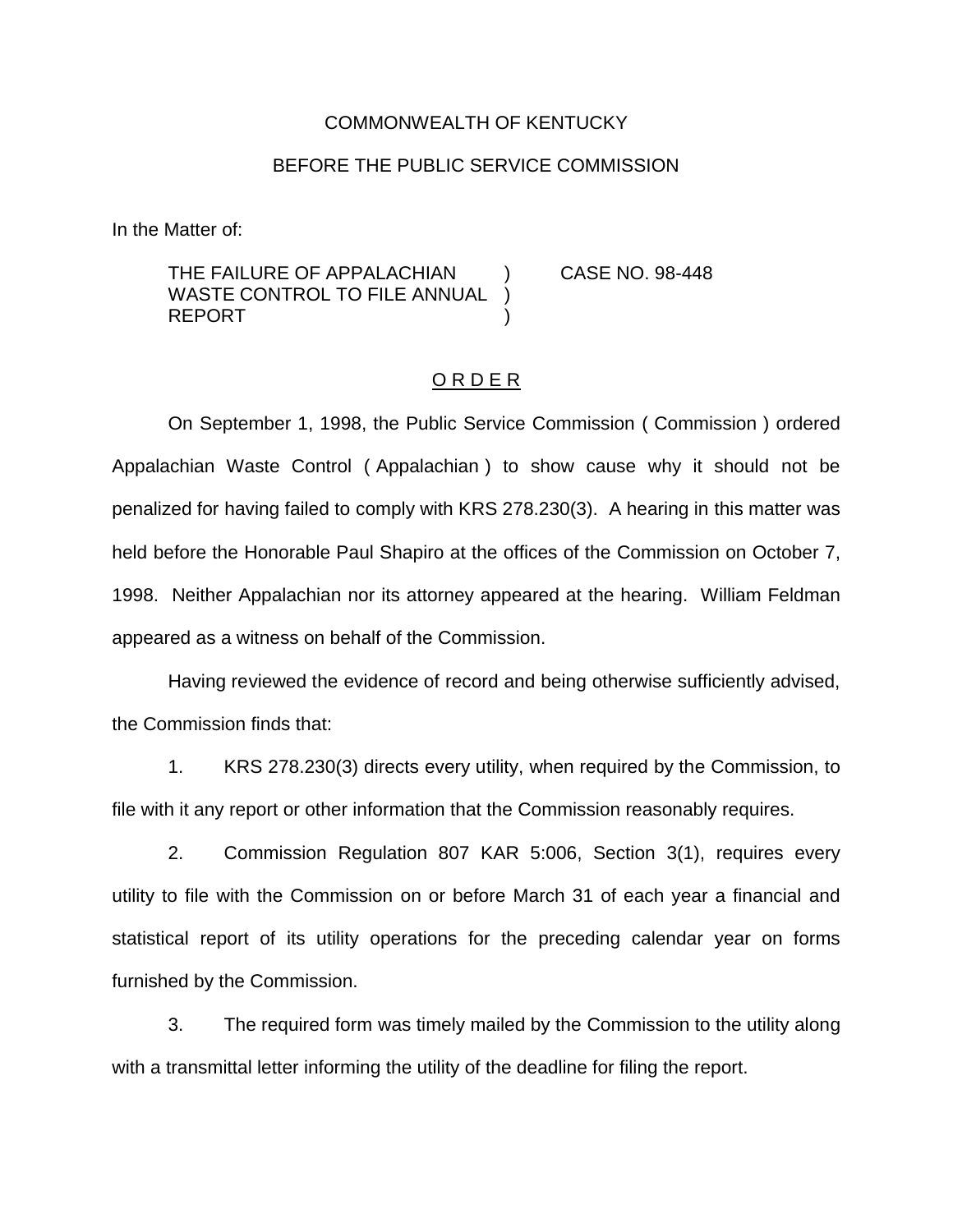4. As of the date of this Order, an annual report has not been filed with this Commission by Appalachian for calendar year 1997.

5. KRS 278.990(1) provides that if any utility willfully violates any of the provisions of KRS Chapter 278 or any regulation promulgated thereunder it shall be subject to a civil penalty to be assessed by the Commission for each offense not less than \$25.00 nor more than \$2,500.

6. Appalachian has willfully failed to comply with KRS 278.230(3).

7. Appalachian should be assessed a penalty of \$250 for its willful failure to comply with KRS 278.230(3).

IT IS THEREFORE ORDERED that:

1. Appalachian is assessed a penalty of \$250 for its willful violation of KRS 278.230(3).

2. Appalachian shall pay the assessed penalty within 20 days of the date of this Order. Payment shall be made by certified check or money order made payable to Treasurer, Commonwealth of Kentucky and shall be mailed or delivered to the Office of General Counsel, Public Service Commission of Kentucky, 730 Schenkel Lane, P.O. Box 615, Frankfort, Kentucky 40602.

3. Within 20 days of the date of this Order, Appalachian shall file with the Commission a completed annual report for the 1997 calendar year.

-2-